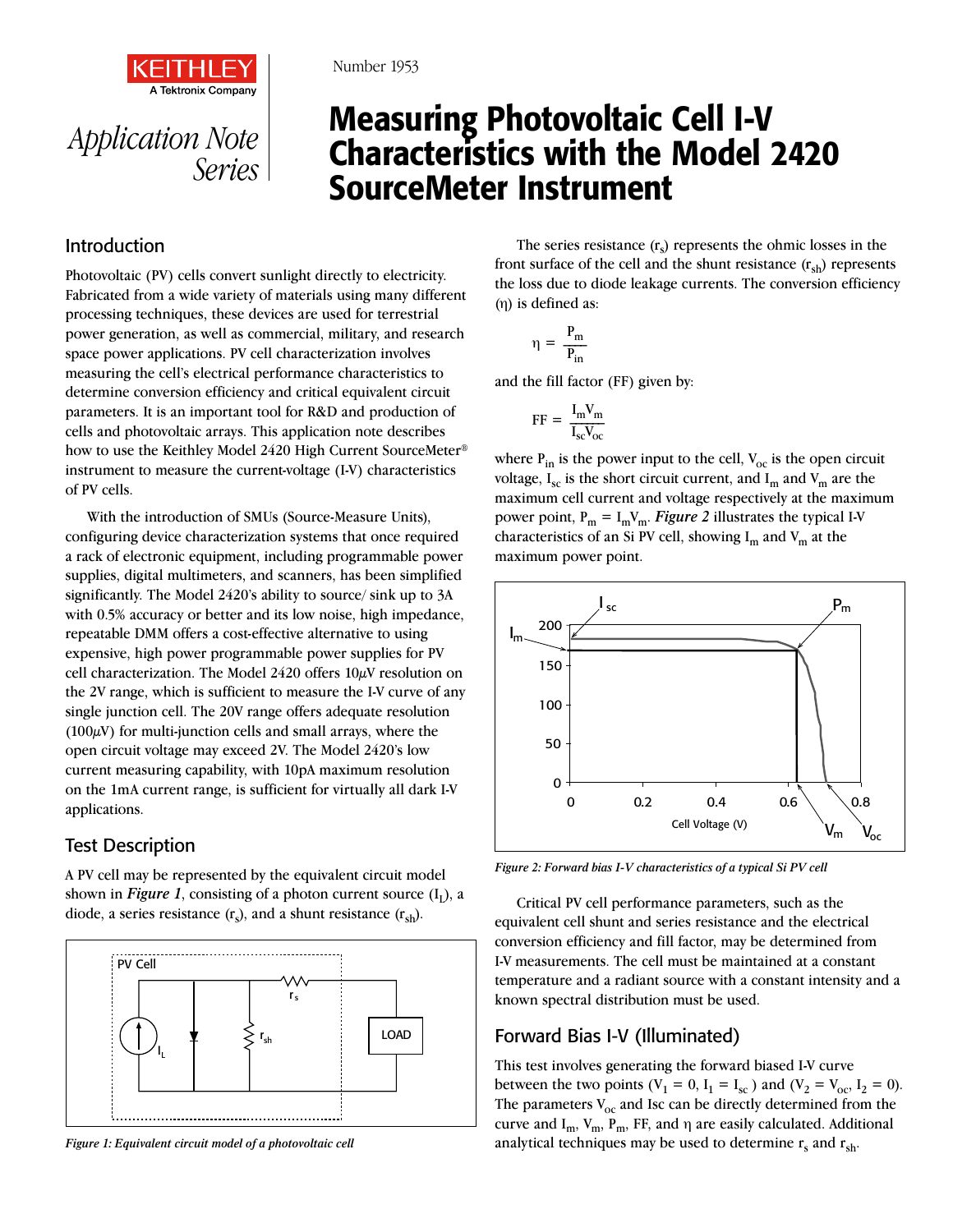## Reverse Bias I-V (Dark)

The reverse bias I-V curve test is performed in the dark between 0V and the level where breakdown begins to occur. In this region, the slope of the current-voltage characteristic can be used to estimate the shunt resistance  $(r_{sh})$ .

# Test System and Configuration

*Figure 3* illustrates the measurement configuration for generating the illuminated forward bias I-V characteristics, using a Model 2420 and a 4-wire connection to the cell to minimize measurement lead resistance errors. A solar simulator provides appropriate illumination for the cell and a cooled, vacuum hold-down chuck secures the cell and provides isothermal test conditions.



*Figure 3: Measurement configuration*

The series resistance  $(r_s)$  of a PV cell is low, typically <1 $\Omega$  for cells designed for operation at 1 sun and <0.1Ω for concentrator cells. As a result, direct contact to the cell bus bar with specially designed 2-point probes is essential to obtain accurate forward bias I-V measurements.

*Figure 4* is a schematic of a measurement configuration to generate the dark reverse I-V characteristics. If the dark reverse currents to be measured are  $>1\mu$ A, the unguarded 4-wire configuration will provide accurate measurements. For dark reverse currents  $\langle 1\mu A, \text{stray} \rangle$  leakage currents in cables and fixturing may create errors and noise in measurements. Two methods can be used to reduce or eliminate these sources of error. The first requires using high resistance materials when constructing the test fixture and keeping the fixture free of contaminants. The second method employs the Model 2420's built-in guard circuitry.

In *Figure 4*, the V-Ω guard output of the Model 2420 is a low impedance source at nearly the same potential as the high impedance point, HI (output). Guarding is used in this circuit to ensure the contact probe housing remains isolated from the circuit. The probe housing is constructed from insulating materials; however, contamination may cause a breakdown in resistance and introduce measurable stray currents. The guard plate under the probe, at approximately the same potential as the probe on the top contact of the cell, ensures no current can flow through the probe housing, so the current measured flows through the cell.

# Programming the 2420 for Cell Characterization

Any of the example programs on Keithley's web site that carry out an I-V sweep would be an excellent starting point. Examples are available in a number of programming languages at **www. keithley.com**.

Our LabTracer application is an additional software resource. LabTracer was developed in TestPoint but is provided as a runtime. Therefore, TestPoint is not required to run LabTracer.



*Figure 4: Guarded circuit configuration for dark reverse currents <1mA*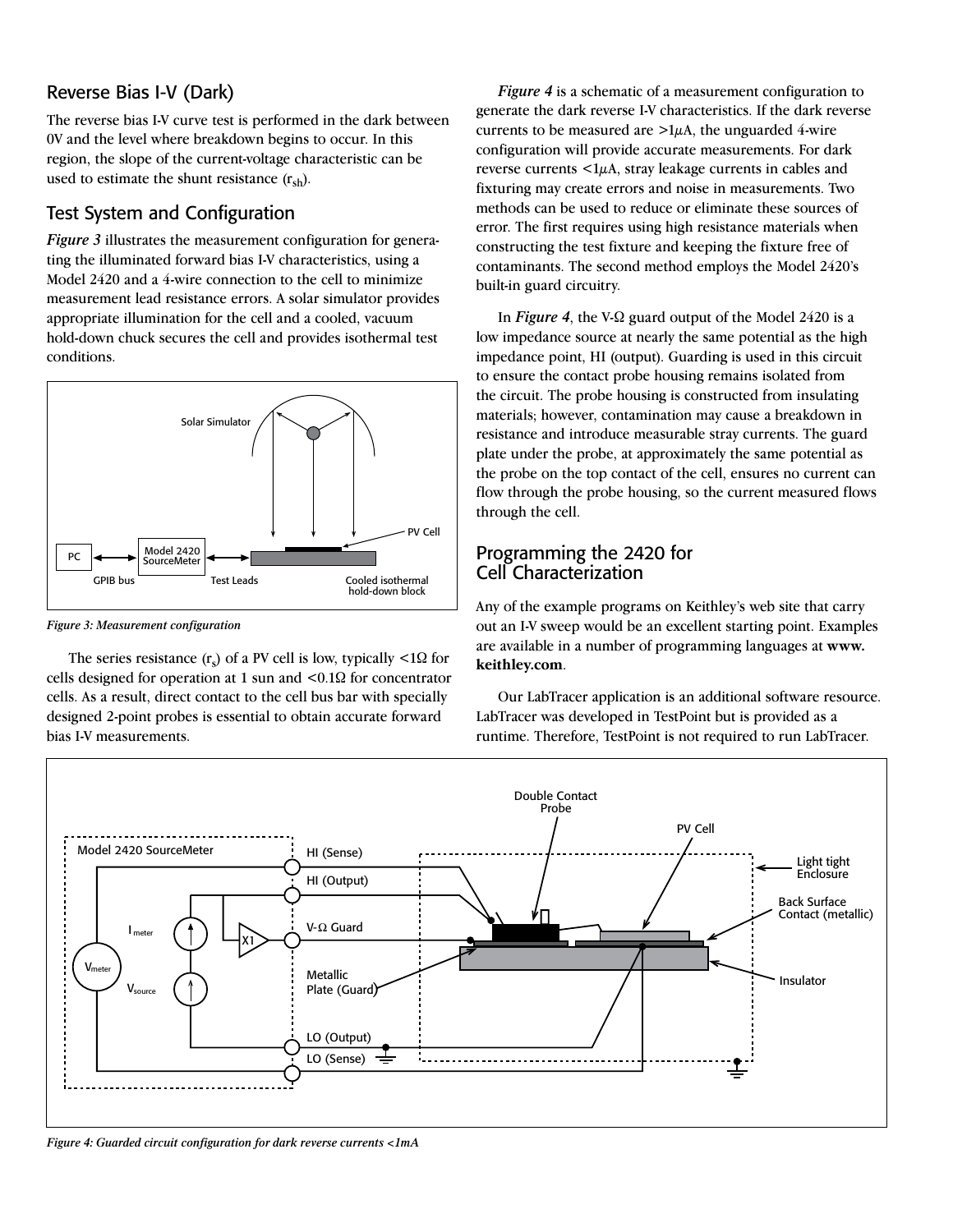# Equipment List

The following equipment is required to assemble a PV cell characterization system:

- 1. Keithley Model 2420 SourceMeter instrument
- 2. IEEE-488 interface such as the Keithley KPCI-488
- 3. Source illumination (solar simulator)
- 4. Temperature-controlled hold down chuck/test fixture
- 5. Keithley 7007-x IEEE-488 Interface cable
- 6. Test leads (4-wire) and 2-point adjustable contact probe(s)

# Alternative Solutions

The Model 2420 with 3A capability is the most commonly used instrument for photovoltaic cell characterization. However, Keithley offers several other SourceMeter instrument options for this application. If all the tests to be performed require less than 1A output, the Model 2400 can perform the same tests as the Model 2420 at a lower cost. For testing needs beyond 3A, the Model 2440 offers 5A output capability. For devices where the dark reverse current is <1nA, the Model 238 Source-Measure Unit offers guarded current measurements with resolution as low as 10fA and the ability to source up to 1A, so it may be substituted for a SourceMeter instrument.